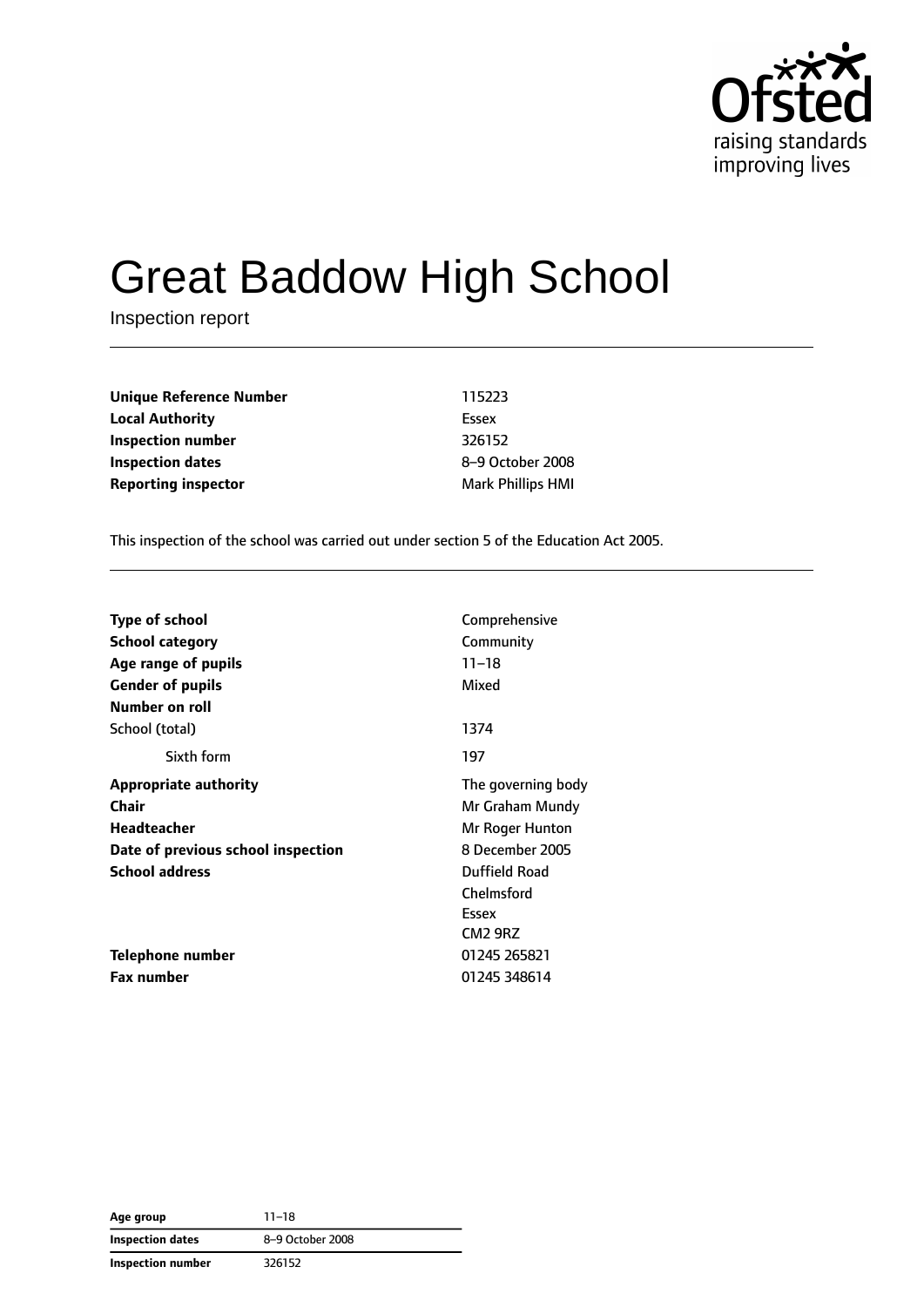.

<sup>©</sup> Crown copyright 2008

Website: www.ofsted.gov.uk

This document may be reproduced in whole or in part for non-commercial educational purposes, provided that the information quoted is reproduced without adaptation and the source and date of publication are stated.

Further copies of this report are obtainable from the school. Under the Education Act 2005, the school must provide a copy of this report free of charge to certain categories of people. A charge not exceeding the full cost of reproduction may be made for any other copies supplied.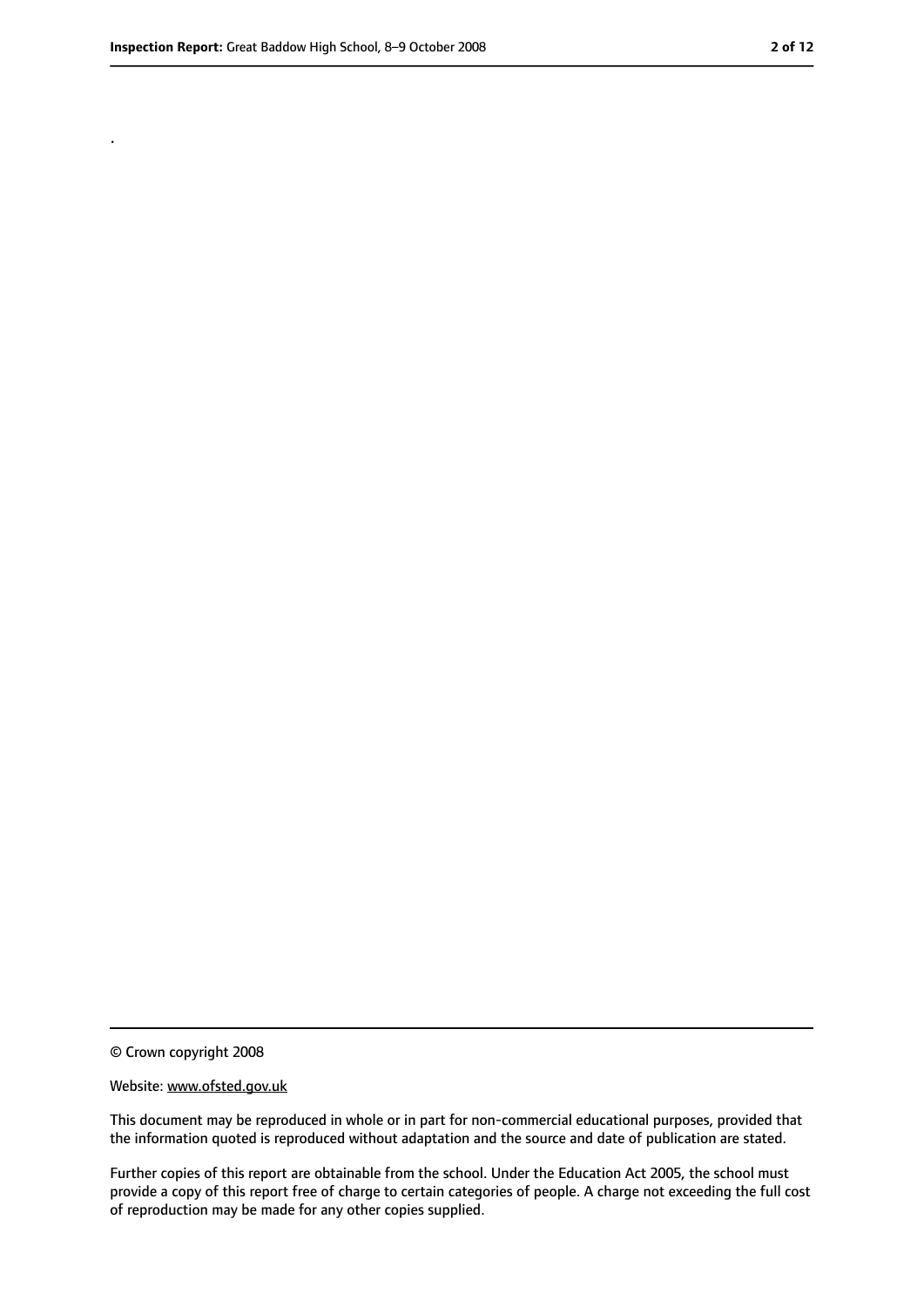### **Introduction**

The inspection was carried out by one of Her Majesty's Inspectors and four Additional Inspectors.

#### **Description of the school**

Great Baddow High School issituated in the Great Baddow West ward of Chelmsford. It islarger than average for a secondary school, but with an average-sized sixth form. One in ten students is selected for ability in physical education and sport.

Most students come from the Great Baddow East and West, Galleywood, and Chelmer Village wards, but a small number come from further afield. The number of students known to be eligible for free school meals is below the national average. The great majority are from White British backgrounds and almost all have English as their first language. The proportion of students registered by the school as having learning difficulties and/or disabilities is average, as is the proportion of students with a statement of educational need. The majority of these students have moderate learning, or behavioural, emotional and social difficulties. In addition, the school has a designated Resource Based Provision for Hearing Impaired Students (RBPHIS) for 15 students.

Great Baddow High School was designated as a specialist sports college in September 2002.

#### **Key for inspection grades**

| Grade 1 | Outstanding  |
|---------|--------------|
| Grade 2 | Good         |
| Grade 3 | Satisfactory |
| Grade 4 | Inadequate   |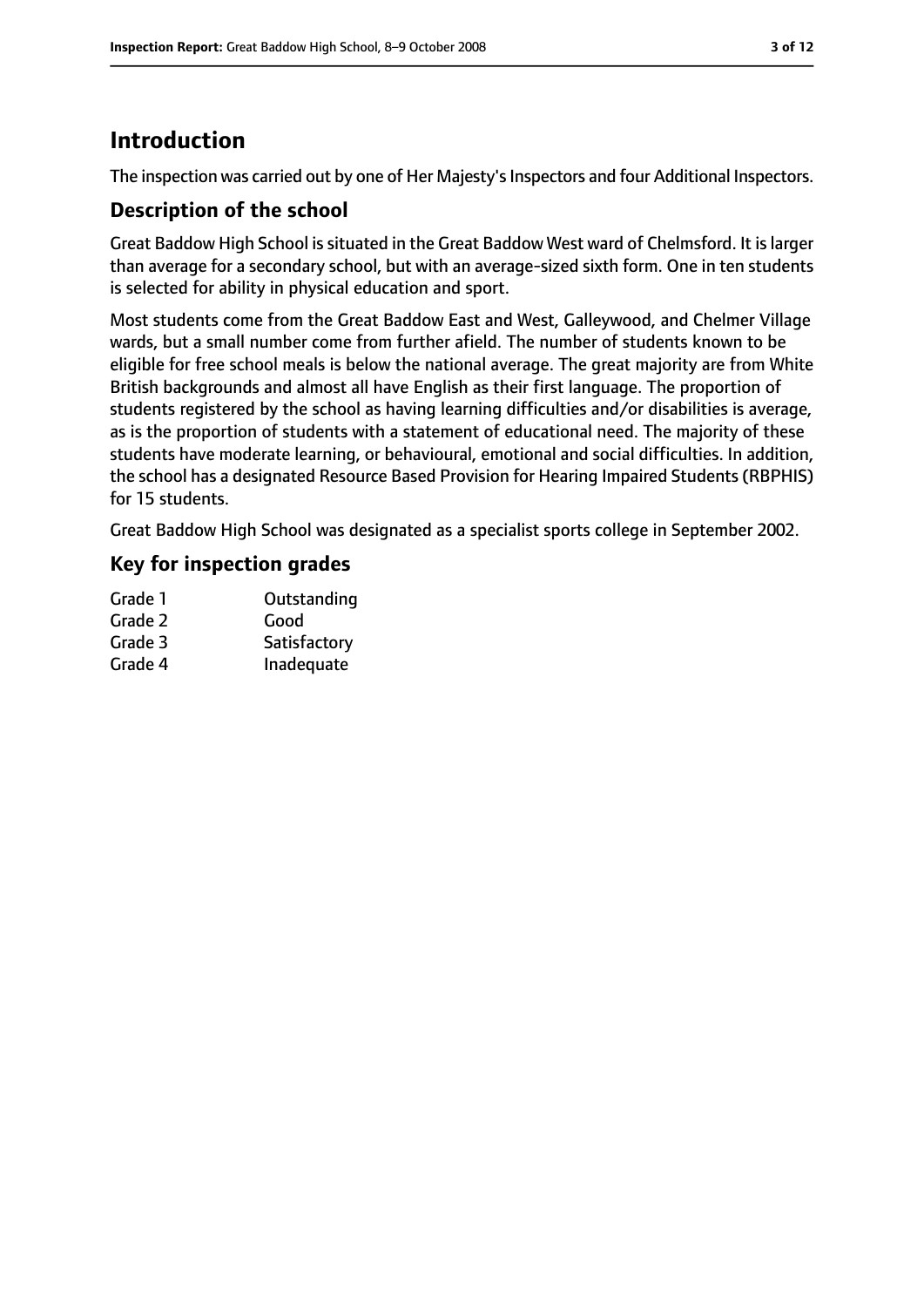### **Overall effectiveness of the school**

#### **Grade: 2**

Great Baddow High continues to provide a good standard of education and care for students. Specialist sports college status plays a very strong part in the school's success, as does the excellent work of the Resource Based Provision for Hearing Impaired Students (RBPHIS). Students' personal development and well-being are good because of the good care, guidance and support provided.

Achievement and standards are good. From average starting points, students attain above average standards in their examinations at the end of Key Stage 4, although they make better progress overall than they do in English and mathematics. The good teaching and learning seen throughout the inspection in all subjects, including English and mathematics, shows that students currently at the school are making good progress. Inspectors saw no inadequate lessons, matching the school's view of teaching. At the same time, there is only a relatively small amount of teaching that is outstanding. The school's monitoring of lessons does not give enough emphasis to the differences between good and outstanding teaching, nor sufficiently help good teachers to reach the highest standards in lessons and consequently help students to make even better progress. The marking of students' work remains inconsistent and a key area for further development.

The curriculum is good. The Key Stage 4 curriculum contains a good blend of academic and vocational courses to suit all interests and abilities, as well as increasing provision for literacy, numeracy, and information and communication technology (ICT). Specialist sports college status has also brought an increased range of courses, and results in these are very good. The sports college specialism is starting to have an impact on other curricular areas such as numeracy and literacy, where sporting themes capture Year 7 students' interests and develop their reading, writing and speaking skills. However, links with some curricular areas are not so advanced, for example, through dance and the arts.

The headteacher is, quite rightly, widely and well respected by students, staff and parents. Supported by an experienced senior management team, his strong and principled leadership is essential to the school's good ethos, with an emphasis on what one parent praised as a 'rounded, balanced school life'. Parents are extremely pleased with all aspects of provision, although a small number would like the school to take more account of their views and those of students. The school gives good value for money, and governors fulfil their duties well. There is good capacity for further improvement. The school knows itself well. Senior and middle managers identify and promote the school's strengths and have taken swift, effective action when performance has not matched their expectations. Science, an area for improvement at the last inspection, is now an area of strength in the main school. However, there are also some aspects of the school's work where there could be greater critical analysis in order to raise standards even higher. For example, whilst students have very good involvement with the local community through sports college status, there are few regular opportunities for students to work actively with others from different cultural backgrounds. Furthermore, the school has not evaluated how teaching across the school can help students to understand others and value diversity.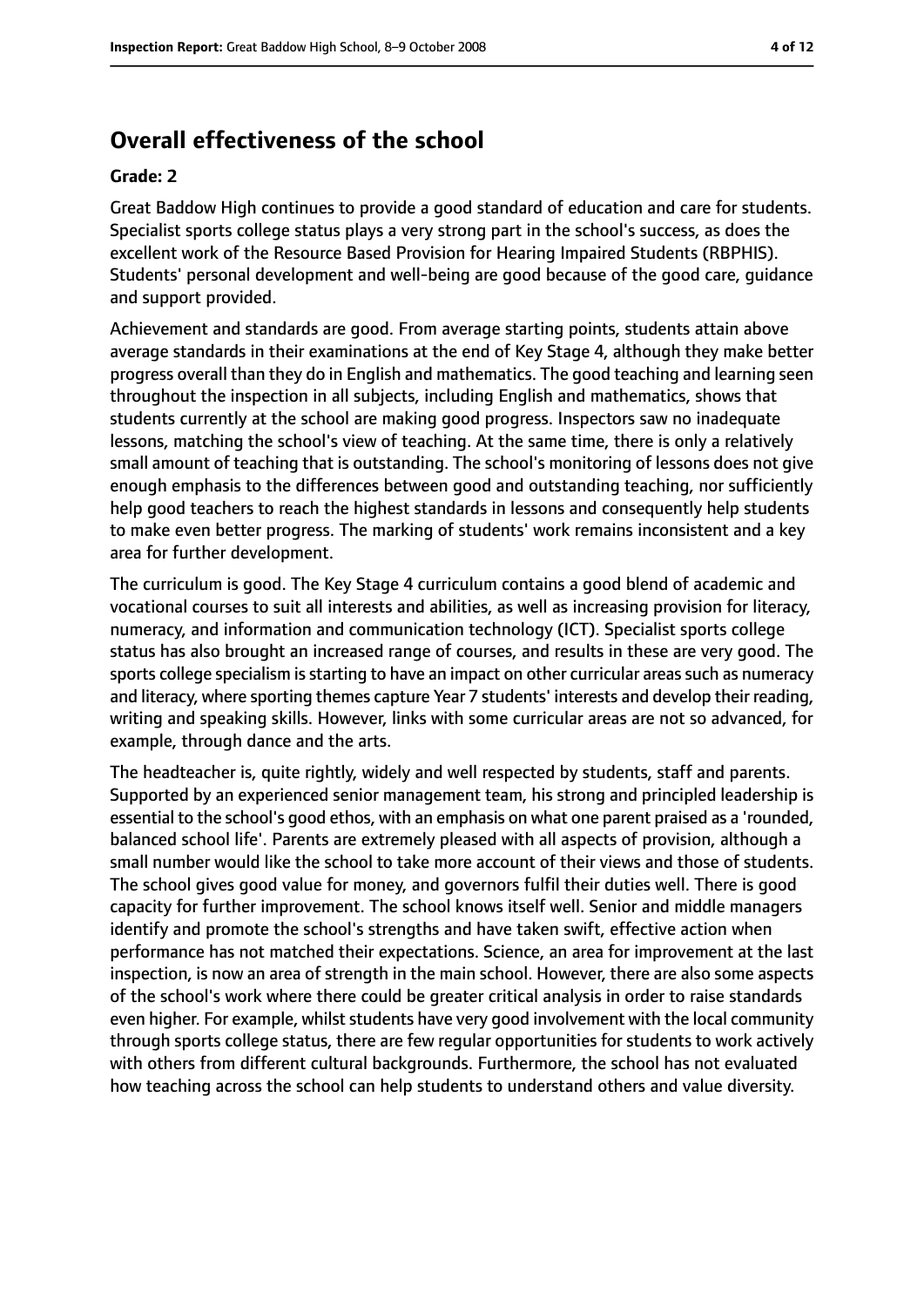#### **Effectiveness of the sixth form**

#### **Grade: 2**

Students, including those with learning difficulties and/or disabilities, join the sixth form with below average standards. By the end of their A-level courses, they achieve standards that are in line with national averages overall, and this represents good progress. In 2008, standards were above average in history, biology, German, and media studies. However, standards were well below average in chemistry, art, geography and drama.

Students enjoy being in the sixth form, and their attendance is good. The curriculum, which compriseslargely of academic AS and A-level qualifications, provides a good match to students' needs and interests, and students say they are pleased with their choice of subjects. Students also benefit from a good range of out-of-school opportunities, including sporting and cultural events, trips and visits abroad. Teachers are knowledgeable about their subjects and share their expertise well with their students, with whom they build good working relationships. Most lessons are good, although a minority are dominated by presentation by the teacher with insufficient opportunities for students to learn independently. Students say that they feel well supported. They receive good help when choosing courses, both before and during their stay in the sixth form, and are prepared well for higher education and employment thanks to the good links the school has established with local universities and the Connexions service. In turn, many sixth formers provide support to younger students through mentoring and helping in lessons, and support primary pupils through the sports partnership. However, opportunities for students' spiritual development are too limited and the tutorial period at the beginning of the day is not used to good effect.

The head of sixth form took up post in September 2008, having previously been deputy head of sixth form. Leadership is confident, based on a clear understanding of the sixth form's strengths and weaknesses, and is committed to improving students' experience of the sixth form and their achievement and standards.

#### **What the school should do to improve further**

- Raise standards in English and mathematics to match the higher standards achieved in other areas of the curriculum.
- Improve the quality of marking so that students receive better and more regular written feedback about how to improve their work.
- Evaluate more critically aspects of the school's provision including teaching, and aspects of students' cultural development, to set even higher expectations of what the school can achieve.

### **Achievement and standards**

#### **Grade: 2**

Students arrive at Great Baddow in Year 7 with standards that are in line with the national average. They make steady progress during Key Stage 3, and by the end of Key Stage 4 the proportion gaining five or more good GCSEs including English and mathematics is above average, but the proportion of students achieving five or more good GCSEs or equivalent vocational qualifications in any combination of subjects is well above average. In 2008, standards were at least in line with the national average in all GCSE and vocational subjects, and above average in many. Standards were particularly high in some subjects, including art, German, ICT and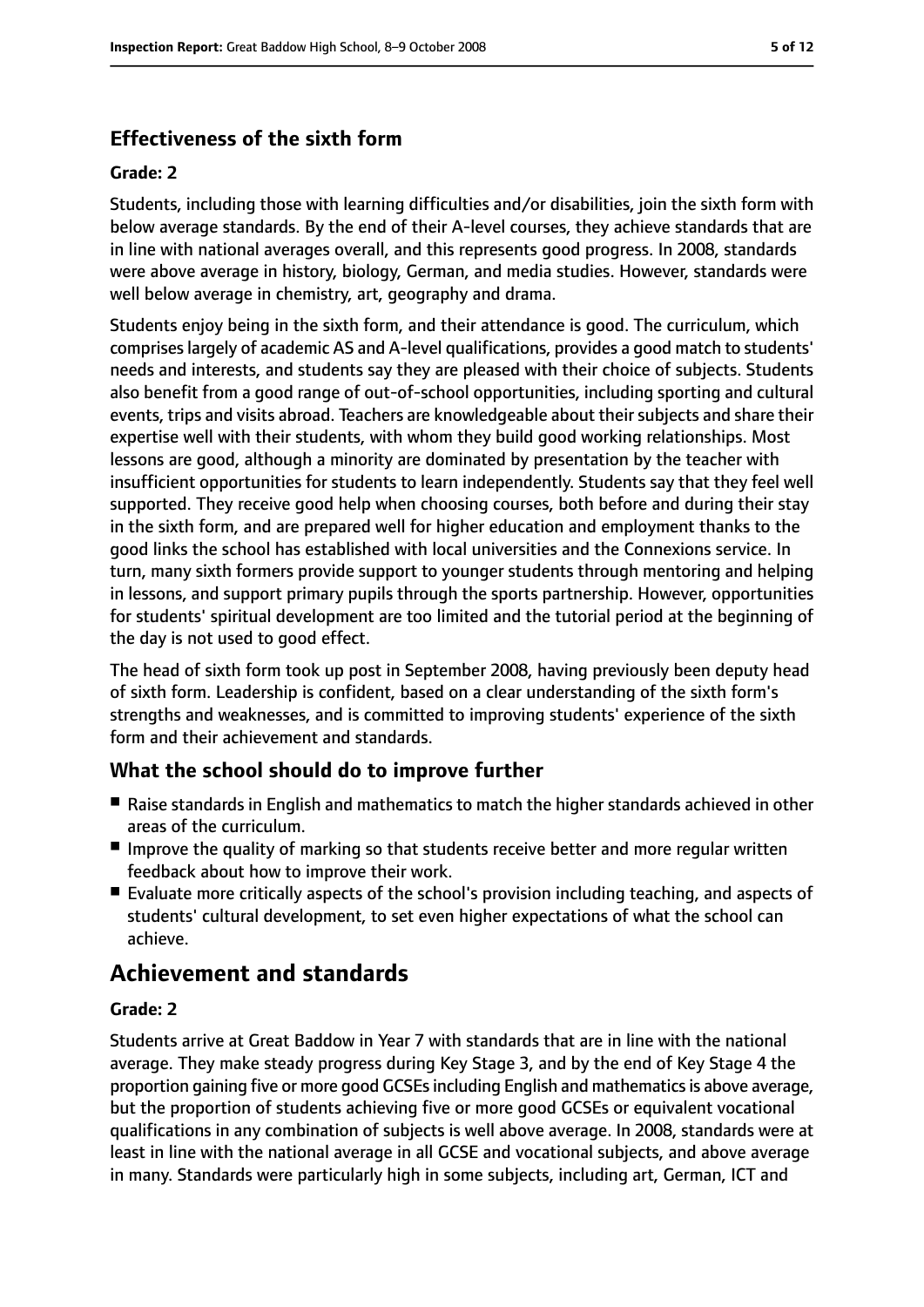drama. The school's tracking indicates that current students are on target to make good progress and this view was supported by the good progress seen in lessons during the inspection.

Students with learning difficulties and/or disabilities make good progress. In 2007, there was a marked difference between the achievement of students with a statement of specific educational need, who did extremely well, and those with difficulties of a more general nature. However, the 2008 results and work observed by inspectors suggest that all groups of students are currently making good progress.

### **Personal development and well-being**

#### **Grade: 2**

Students' good behaviour contributes well to the positive atmosphere around the school. They respond positively to the new 'rewards and consequences'system that the school council helped to develop, and the numbers of exclusions are declining. Students respond well to the school's efforts to promote healthy lifestyles particularly in their substantial involvement in sports activities and their use and appreciation of healthy meals.

Students enjoy their education at Great Baddow. Following a two-year dip, attendance is now back in line with national averages but there are still too many instances of parents taking children out of school for holidays during term time. Students say that they feel safe, and that bullying is infrequent and resolved effectively, a view confirmed by the school's detailed incident records. Younger students settle quickly with the help of mentoring by older students.

Spiritual, moral, social and cultural development is good overall. Students are aware of other faiths and ways of life although their practical experience and understanding of what it means to live in a culturally diverse society is more limited. Students are prepared well for working life, securing skills through work experience and the programme of enterprise activities in school. The school's focus on developing literacy, numeracy, and ICT is helping students to make good improvements in skills that are essential for their economic well-being.

### **Quality of provision**

### **Teaching and learning**

#### **Grade: 2**

A large proportion of the lessons observed during the inspection were good, and none were inadequate. Particular strengths include teachers' good subject knowledge, and positive working relationships that encourage students to enjoy their lessons and behave well. Lessons are planned well with clear learning objectives that are shared effectively with students. Students with learning difficulties and/or disabilities are included well because teachers know their needs, work isset at an appropriately challenging level, and they receive effective support from committed teaching assistants. Where teaching is satisfactory rather than good, it is often because students are not active enough and the pace of their learning is too slow.

One aspect of teaching that remains underdeveloped across the school is the marking of students' work. The best marking includes regular and supportive comments to help students improve, but in too many instances work is marked superficially without rigorously challenging the quality of both content and presentation.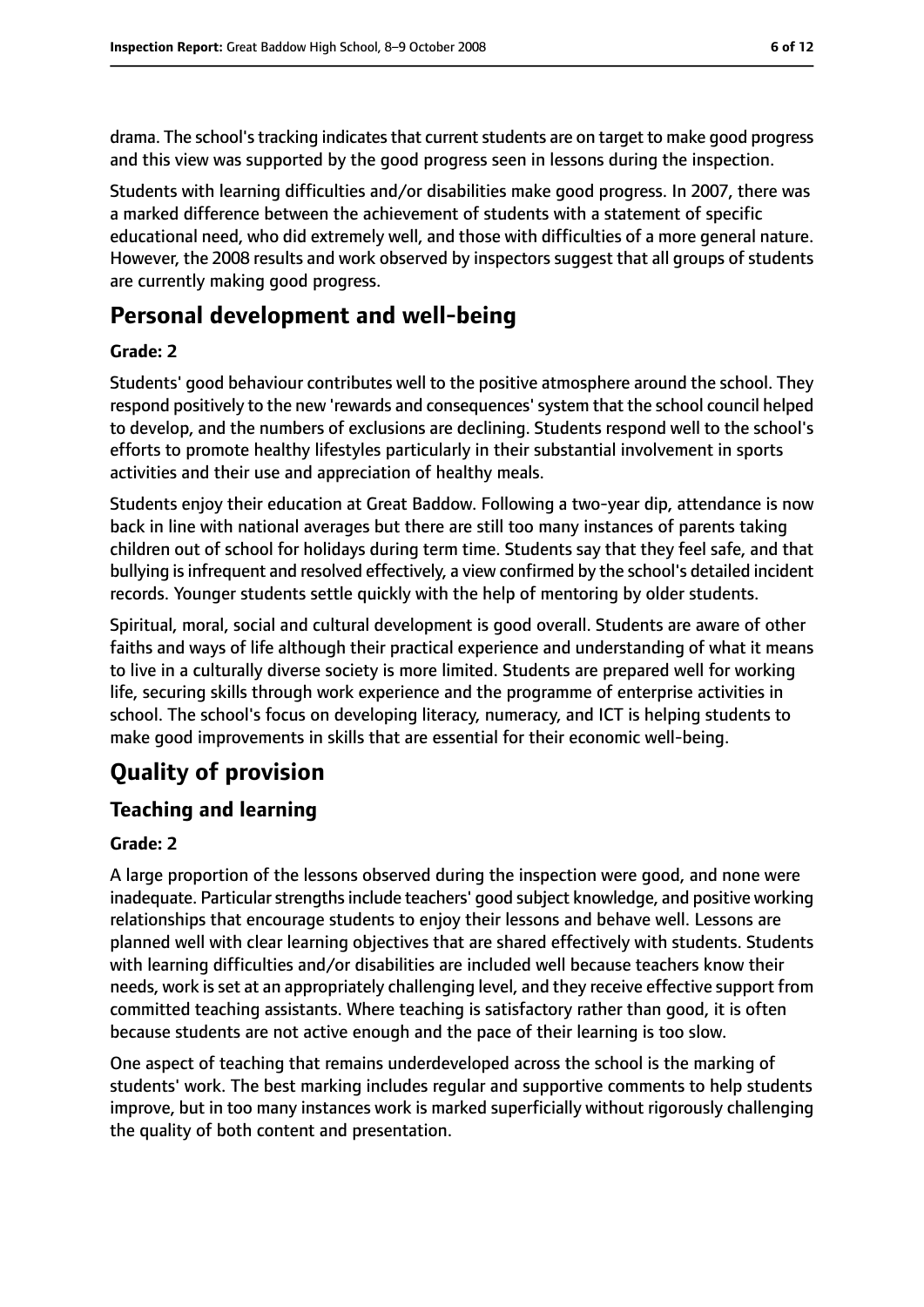#### **Curriculum and other activities**

#### **Grade: 2**

The curriculum meets different students' needs, interests and abilities through a range of academic and vocational courses, including in sports, art, science and ICT. Statutory requirements are met, including those for citizenship, through a series of pastoral days, and within religious education. The school has responded to the need to improve English and mathematics skills further by providing additional time in Years 10 and 11, and now plans to introduce extra support in Key Stage 3. Provision for ICT is also well developed.

The school uses its specialist status as a sports college to provide a very good range of courses and activities in all years, although dance remains an area for development. Students participate fully in many sports activities, and awards including Junior Sports Leadership, with high levels of success. There is a good range of extra-curricular activities outside of sport, including in the performing arts.

#### **Care, guidance and support**

#### **Grade: 2**

All statutory safeguarding, health and safety requirements are met. Students are known well by staff, and feel well supported. There are very effective arrangements for the induction of new students including a valuable survival guide written by students. Students and parents receive good support in making decisions about educational and vocational options at the ages of 14 and 16.

The school makes appropriate use of assessment data to set targets to inform students about how well they are doing, but students do not always know what they need to do to improve further. Reports to parents are regular, but similarly are more focused on grades achieved than about what needs to be done next.

Vulnerable students are supported well. Procedures to reintroduce excluded students back into school are well considered and personalised. There are good links with a wide range of external agencies, and within school through the effective deployment of teaching assistants. The work of the RBPHIS staff was singled out for praise by a parent who told inspectors 'the provision and personal care given to my child is of the highest quality'.

### **Leadership and management**

#### **Grade: 2**

Led by the headteacher, the senior leadership team provides good guidance and support for the school's improvement. They know the school well, and inspectors' observations matched their judgements. Systematic monitoring and planning lead to appropriate targets being set to maintain the school's good performance. Middle leaders are using a greater range of strategies to secure improvement in their departments, including a well-established cycle of faculty reviews. However, self-evaluation is not yet consistently rigorous enough to drive the school towards outstanding outcomes for students. For example, whilst the school rightly celebrates the good opportunities that the students have to work with the local community, opportunities to extend students' understanding of cultural diversity in national and global contexts are less well developed.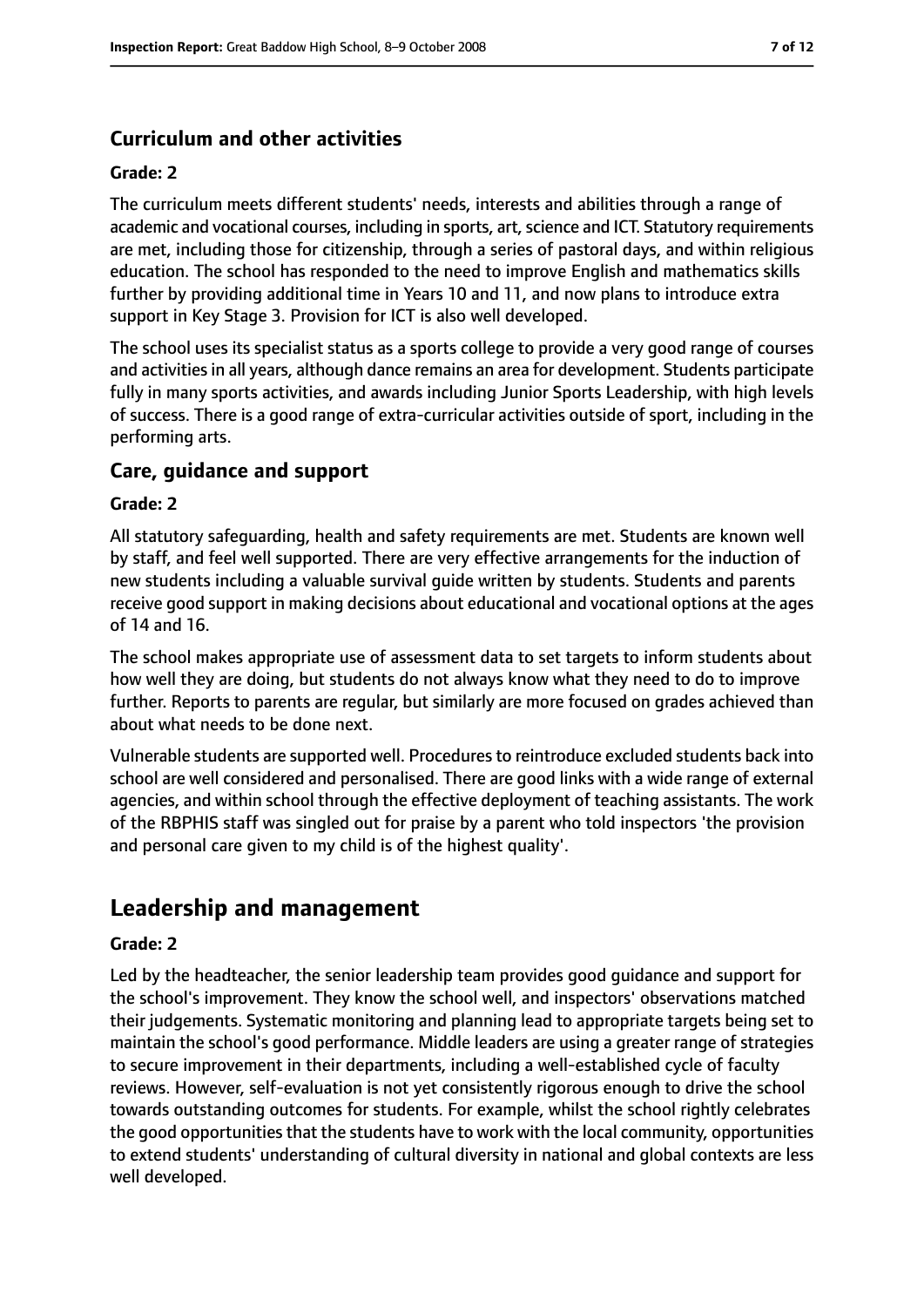The committed and experienced governing body provides the school with good support and challenge, for example, through close monitoring of the school's plans and budget, and review of results and targets. Financial management is good and the school provides good value for money.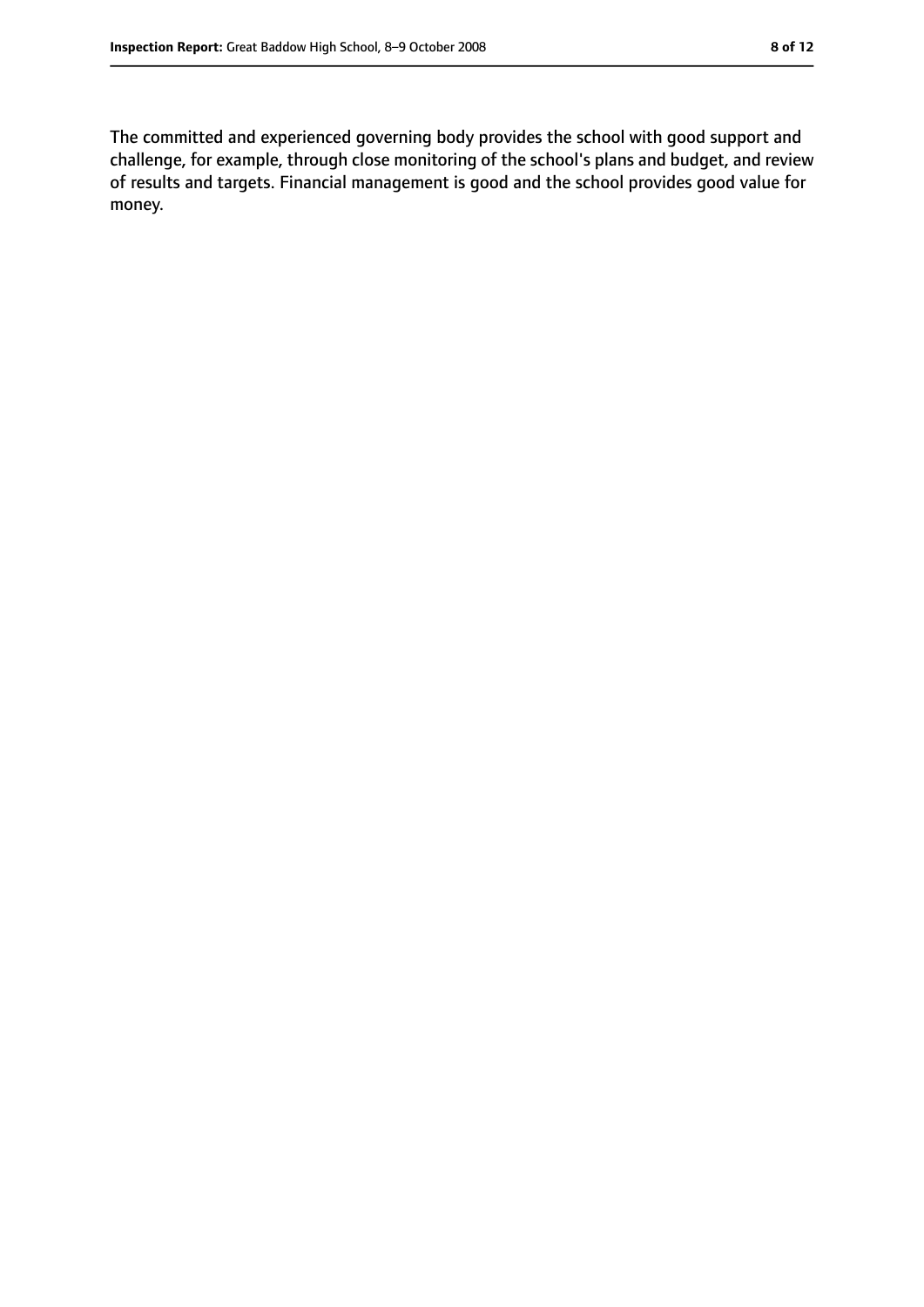**Any complaints about the inspection or the report should be made following the procedures set out in the guidance 'Complaints about school inspection', which is available from Ofsted's website: www.ofsted.gov.uk.**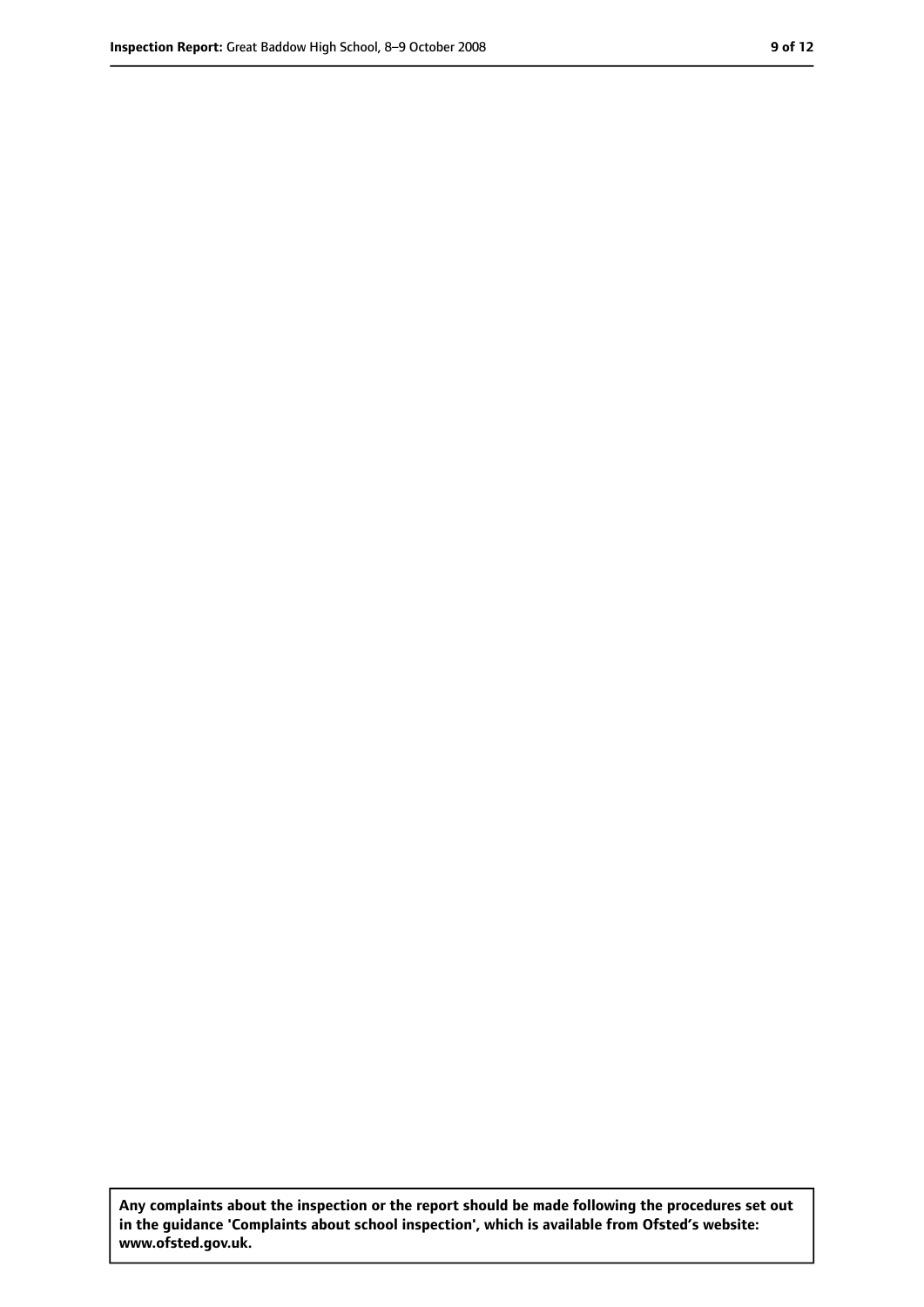### **Inspection judgements**

| Key to judgements: grade 1 is outstanding, grade 2 good, grade 3 | <b>School</b><br><b>Overall</b> | $16-19$ |
|------------------------------------------------------------------|---------------------------------|---------|
| satisfactory, and grade 4 inadequate                             |                                 |         |

#### **Overall effectiveness**

| How effective, efficient and inclusive is the provision of<br>education, integrated care and any extended services in<br>meeting the needs of learners? |     |     |
|---------------------------------------------------------------------------------------------------------------------------------------------------------|-----|-----|
| Effective steps have been taken to promote improvement since<br>the last inspection                                                                     | Yes | Yes |
| How well does the school work in partnership with others to<br>promote learners' well being?                                                            |     |     |
| The capacity to make any necessary improvements                                                                                                         |     |     |

#### **Achievement and standards**

| How well do learners achieve?                                                                               |  |
|-------------------------------------------------------------------------------------------------------------|--|
| The standards <sup>1</sup> reached by learners                                                              |  |
| How well learners make progress, taking account of any<br>significant variations between groups of learners |  |
| How well learners with learning difficulties and/or disabilities<br>make progress                           |  |

#### **Annex A**

<sup>&</sup>lt;sup>1</sup>Grade 1 - Exceptionally and consistently high; Grade 2 - Generally above average with none significantly below average; Grade 3 - Broadly average to below average; Grade 4 - Exceptionally low.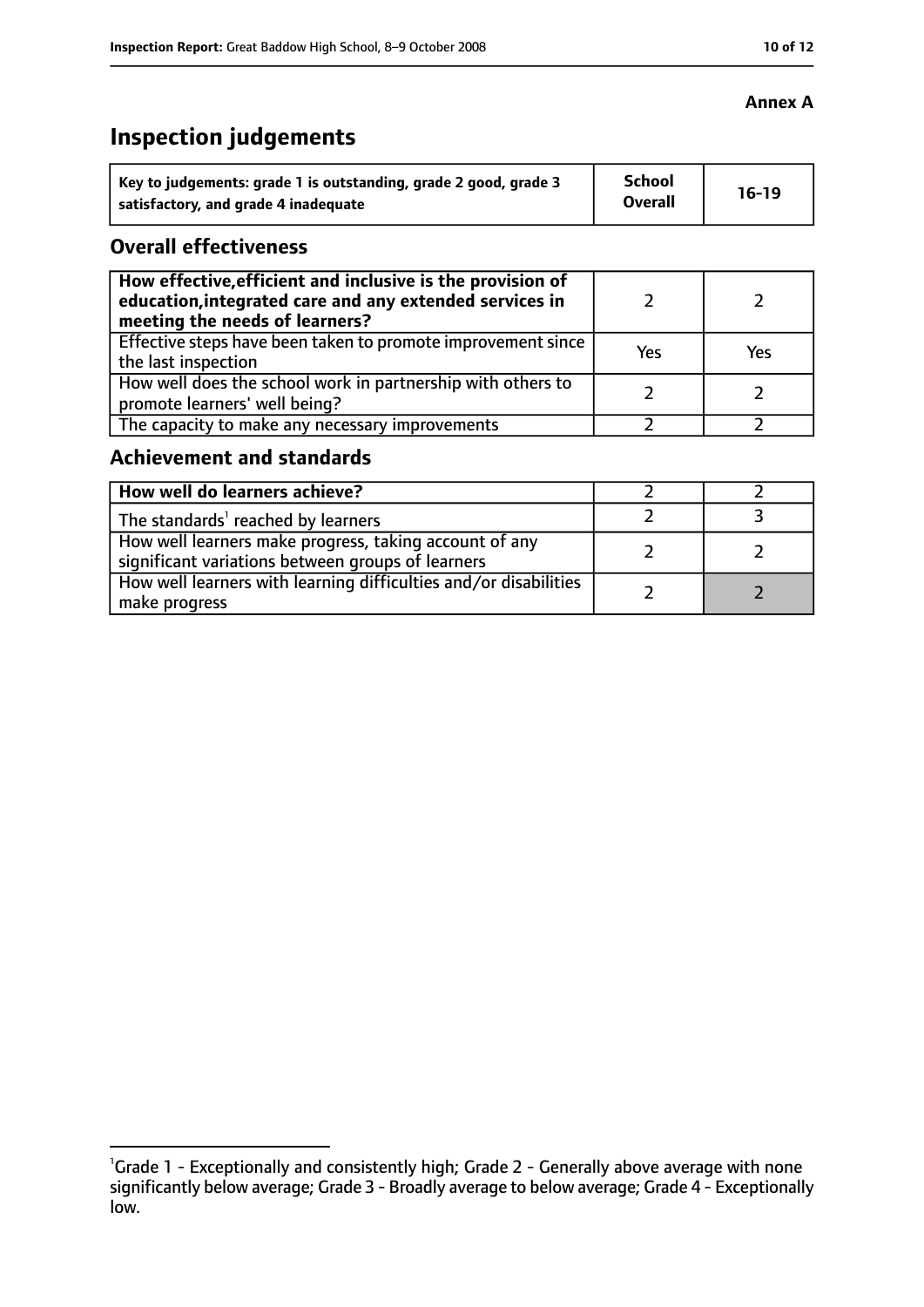### **Personal development and well-being**

| How good are the overall personal development and<br>well-being of the learners?                                 |  |
|------------------------------------------------------------------------------------------------------------------|--|
| The extent of learners' spiritual, moral, social and cultural<br>development                                     |  |
| The extent to which learners adopt healthy lifestyles                                                            |  |
| The extent to which learners adopt safe practices                                                                |  |
| The extent to which learners enjoy their education                                                               |  |
| The attendance of learners                                                                                       |  |
| The behaviour of learners                                                                                        |  |
| The extent to which learners make a positive contribution to<br>the community                                    |  |
| How well learners develop workplace and other skills that will<br>contribute to their future economic well-being |  |

## **The quality of provision**

| $\mid$ How effective are teaching and learning in meeting the<br>full range of learners' needs?       |  |
|-------------------------------------------------------------------------------------------------------|--|
| How well do the curriculum and other activities meet the range<br>of needs and interests of learners? |  |
| How well are learners cared for, quided and supported?                                                |  |

### **Leadership and management**

| How effective are leadership and management in raising<br>achievement and supporting all learners?                                                 | フ             |               |
|----------------------------------------------------------------------------------------------------------------------------------------------------|---------------|---------------|
| How effectively leaders and managers at all levels set clear<br>direction leading to improvement and promote high quality of<br>care and education | 2             |               |
| How effectively leaders and managers use challenging targets<br>to raise standards                                                                 | $\mathcal{P}$ |               |
| The effectiveness of the school's self-evaluation                                                                                                  | $\mathcal{P}$ | $\mathcal{P}$ |
| How well equality of opportunity is promoted and discrimination<br>eliminated                                                                      | 2             |               |
| How well does the school contribute to community cohesion?                                                                                         | 3             |               |
| How effectively and efficiently resources, including staff, are<br>deployed to achieve value for money                                             | $\mathcal{P}$ |               |
| The extent to which governors and other supervisory boards<br>discharge their responsibilities                                                     | $\mathcal{P}$ |               |
| Do procedures for safequarding learners meet current<br>qovernment requirements?                                                                   | Yes           | Yes           |
| Does this school require special measures?                                                                                                         | <b>No</b>     |               |
| Does this school require a notice to improve?                                                                                                      | No            |               |